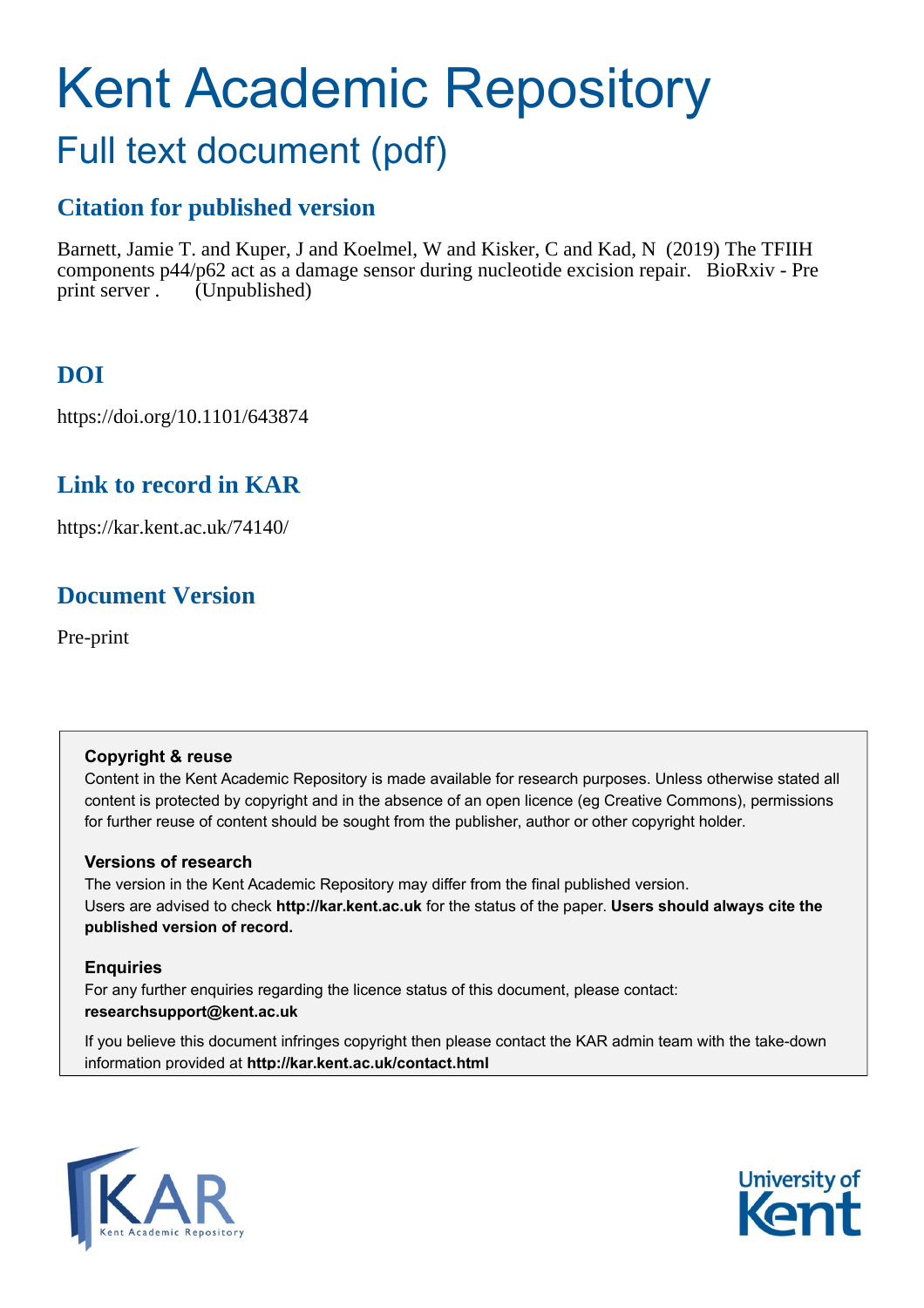#### **The TFIIH components p44/p62 act as a damage sensor during**

# **nucleotide excision repair**

3 Barnett JT<sup>1</sup>, Kuper J<sup>2</sup>, Koelmel W<sup>2</sup>, Kisker C<sup>2</sup> and Kad NM<sup>1,\*</sup>

- 1 School of Biological Sciences, University of Kent, Canterbury, CT2 7NH, United Kingdom.
- 2 Rudolf Virchow Center for Experimental Biomedicine, Institute for Structural Biology, University of
- Würzburg, 97080 Würzburg, Germany.

\* To whom correspondence may be addressed. Email: n.kad@kent.ac.uk

Keywords; DNA repair, NER, fluorescence imaging, single molecule

## **Abstract**

 Nucleotide excision repair (NER) protects the genome following exposure to diverse types of DNA damage, including UV light and chemotherapeutics. Mutations in human NER genes lead to diseases such as xeroderma 15 pigmentosum and Cockayne syndrome  $<sup>1</sup>$ . In eukaryotes, the major transcription</sup> factor TFIIH is the central hub of NER. The core components of TFIIH include 17 the helicases XPB, XPD, and the five core 'structural' subunits  $2-6$ . Two of these core-TFIIH proteins, p44 and p62 remain relatively unstudied; although p44 is 19 known to regulate the helicase activity of XPD during NER  $7-9$ . p62's role is 20 thought to be structural ; however, a recent cryo-EM structure  $11$  shows p44, p62, and XPD making contacts with each other, implying a more extensive role in DNA repair beyond the structural integrity of TFIIH. Here, we show that p44 stimulates XPD's ATPase, but upon encountering DNA damage further stimulation is only observed when p62 is in the ternary complex. More significantly, we show that the p44/p62 complex binds DNA independently of XPD and diffuses along its backbone, indicating a novel DNA-binding entity in TFIIH. These data support a role for p44/p62 in TFIIH's mechanism of damage detection. This revises our understanding of TFIIH and prompts more extensive investigation of all of the core subunits, for an active role during both DNA repair and transcription.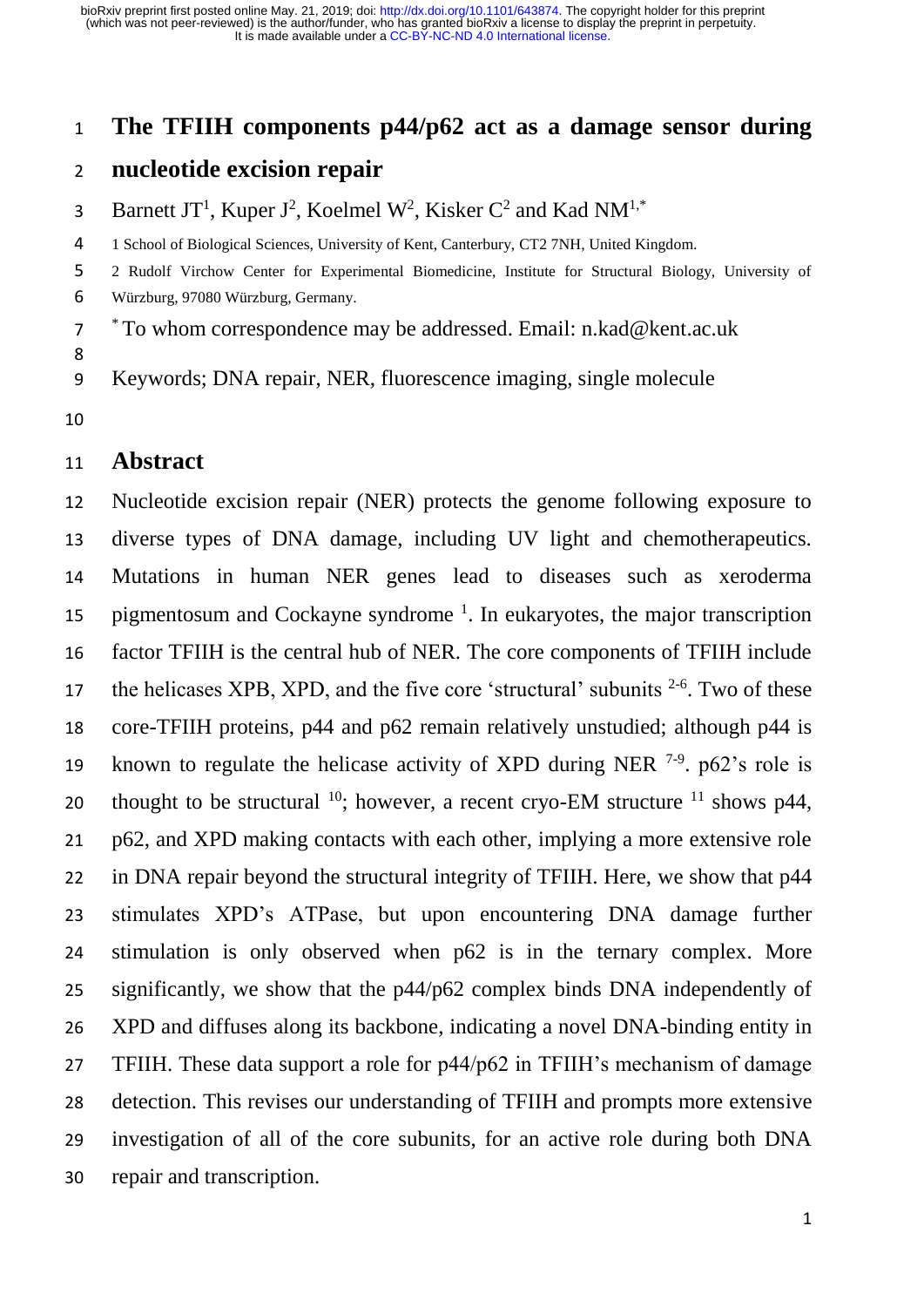## **Results and Discussion**

# **XPD's ATPase is stimulated by p44/p62**

 $p44$  contacts both p62 and XPD in TFIIH  $^{3,11,12}$ , and mutations in XPD that disrupt p44 or p62 binding cause defects in NER and result in disease  $3,7,8,12$ . To investigate if p44/p62 was able to stimulate the ATPase of XPD, the turnover of ATP in the presence of different DNA substrates was measured using an NADH-coupled assay.

 In the absence of p44 and p62, XPD's ATPase activity is slow even in the 40 presence of single-stranded DNA  $(0.043 \text{ s}^{-1})$ . However, with a p44 fragment (residues 1-285 (N-p44)) containing the von Willebrand domain, XPD's ATPase was significantly stimulated in the presence of both double- and single-43 stranded DNA<sup>8</sup> (~0.03 s<sup>-1</sup> to 0.136 s<sup>-1</sup> and 0.504 s<sup>-1</sup> respectively  $p < 0.05$  (**Figure 1**)). No further acceleration of the ATPase was observed with full length p44 co-expressed in complex with p62 (p44/p62). However, remarkably, 46 when damage (a fluorescein moiety shown to proxy for damage  $^{13}$ ) was introduced into a dsDNA substrate, p44/p62 accelerated XPD's ATPase two- fold more than on undamaged DNA (**Figure 1A & B**). N-p44 alone could not accelerate XPD's ATPase in the presence of damage, indicating the ternary complex (p44/p62) is responsible for this further enhancement and thus may play an important role in lesion detection. These results may explain why truncations of the yeast p62 homologue (Tfb1) sensitize the organism to UV 53 irradiation  $14-16$ .

 To further investigate the role of p44 and p62 in activating XPD we analyzed XPD's helicase activity on an open fork substrate. Again, p44/p62 is seen to play an active role by enhancing the helicase activity compared to N-p44 alone (**Figure 1C**). Although no damage is present in the open fork substrate, p44/p62 significantly enhances XPD's ability to successfully unwind the DNA substrate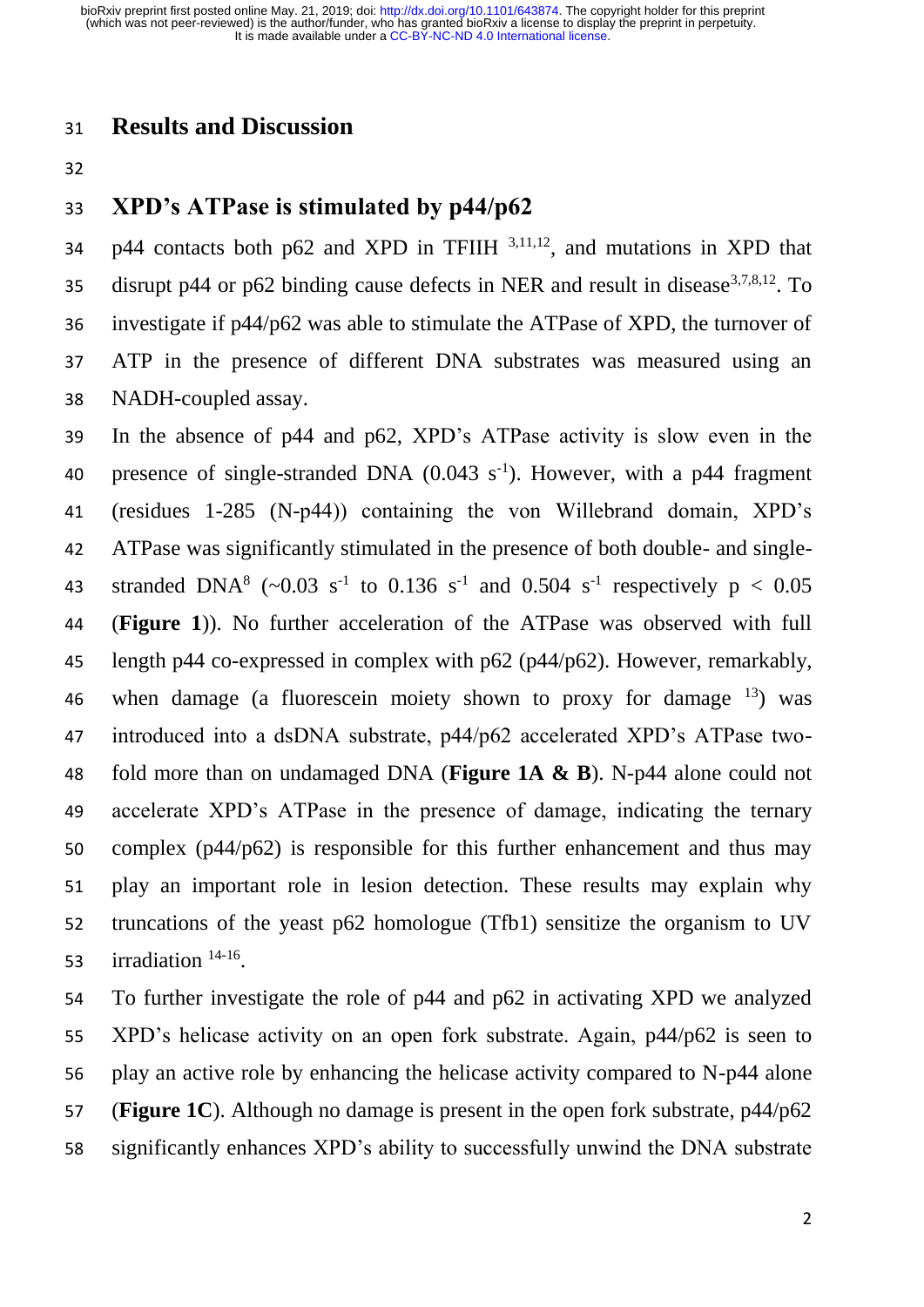#### (two-fold more than XPD with N-p44), despite no change in ATPase activity

#### (**Figure 1A**).



 *Figure 1. Steady-state ATPase and helicase activity of XPD in the presence of various DNA substrates and core TFIIH proteins. A) The activity of XPD's ATPase is stimulated by both N-p44 (dashed) and p44/p62 (white) on various DNA substrates. Values for kcat are given as a fold change from XPD alone (black). Errors are shown as S.E.M from 3 repeats. B) Table showing kcat values*   $\pm$  S.E.M for XPD's ATPase. C) XPD's helicase activity is stimulated by N-p44 *(dashed) and p44/p62 (white) on an open fork substrate. XPD alone displays no helicase activity* <sup>8</sup>. Errors are shown as S.E.M from 9 repeats. Statistical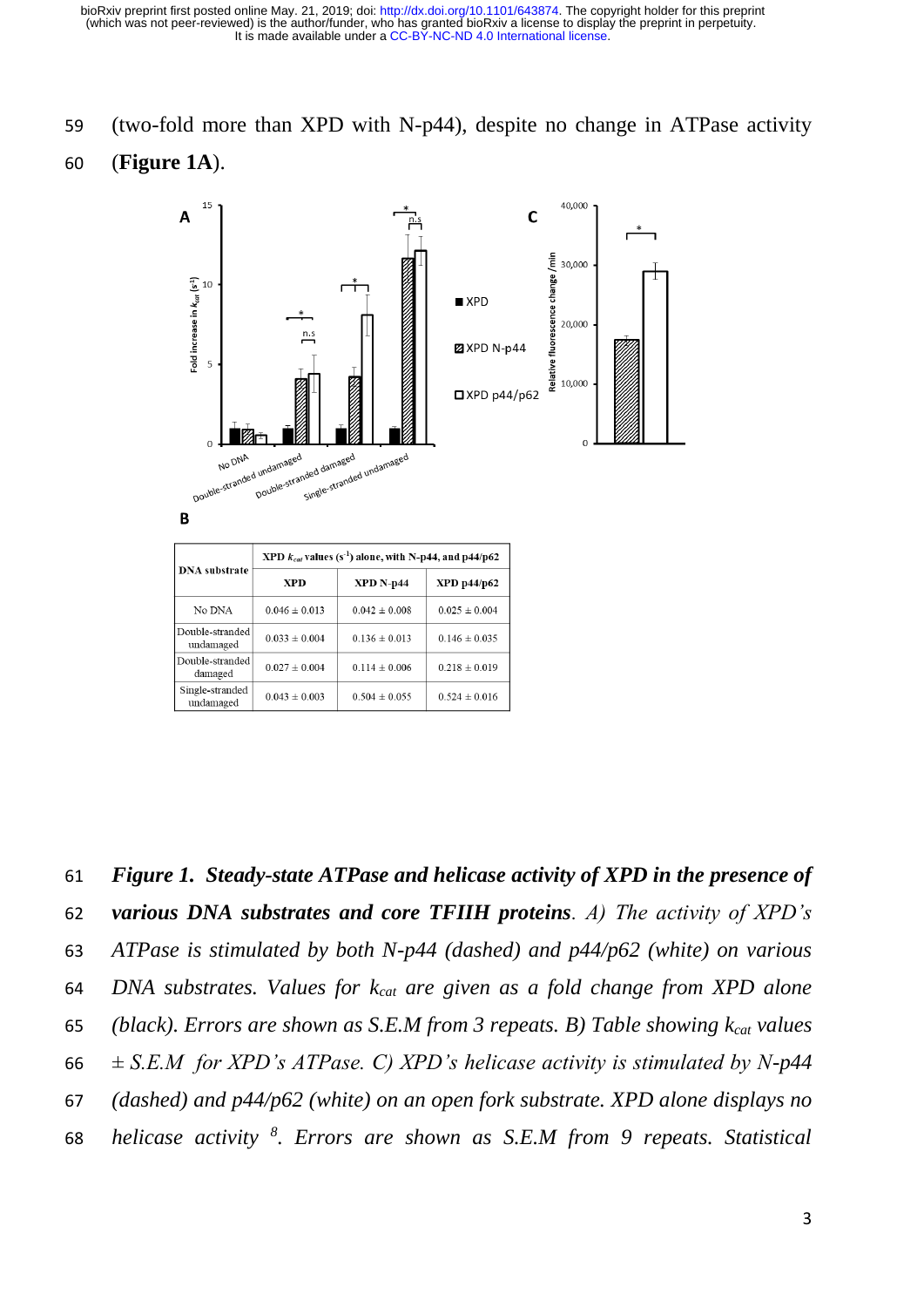*significance determined using a student's t-test where \* = p < 0.05, n.s = not statistically significant.*

- 
- 

# **The p44/p62 complex directly binds DNA**

 The role of p44/p62 in the recognition of damage presents the intriguing possibility that this complex could interact with DNA independently from XPD. To investigate this, we used a single molecule DNA tightrope assay <sup>17</sup> (Figure **2**). Conjugation of a fluorescent quantum dot (QDot) to the poly-histidine 78 purification tag on the p44/p62 complex  $^{18}$  was achieved using an anti-His IgG antibody. Substantial binding of p44/p62 to dsDNA was observed, and of these 80 approximately 80% could diffuse ( $n = 599$  total) providing the first direct evidence that these TFIIH subunits are able to bind DNA independently of XPD.

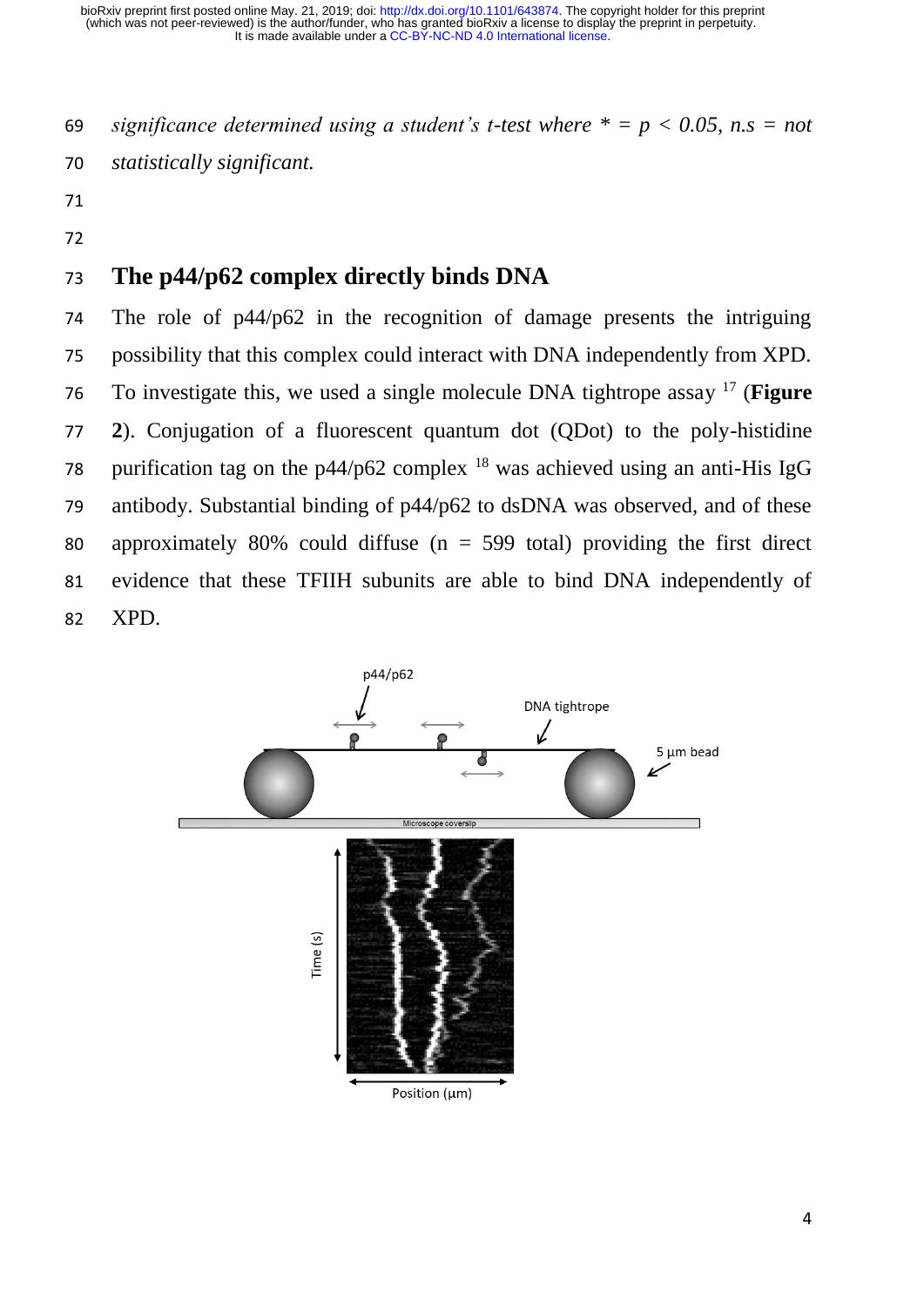*Figure 2. Schematic of a tightrope and kymograph analysis. DNA tightropes* 

*are formed between beads adhered to a coverslip. QDot labelled proteins are* 

*then observed binding to the DNA. A video can be transformed into a* 

*kymograph by plotting position through time. Diffusing molecules appear as* 

*movement in the X axis for a duration of frames (Y axis). The kymograph shown* 

*in the lower panel indicates three diffusing p44/p62 molecules.*

 The p44/p62 complex displayed multiple types of behavior on DNA. Firstly, we observed complexes randomly diffusing along the DNA, unable to pass one another (**Figure 2**). Secondly while diffusing, pausing was seen, often at the same location on the tightropes. This may indicate a visit to a damage site or a specific sequence. Finally, fluorescence intensity fluctuations of the same molecule over time suggest possible oligomerization. At elevated salt concentrations (100 mM vs 10 mM KCl) fewer molecules bound to DNA, and 97 of these, a lower percentage diffused  $(55\%, n = 58 \text{ total})$ . We calculated the 98 diffusion constant using mean-squared displacement analysis and found no 99 significant change ( $p > 0.05$ ) between salt conditions (10 mM KCl 0.067  $\mu$ m<sup>2</sup>/s  $\pm$  0.006 vs 100 mM KCl 0.042  $\mu$ m<sup>2</sup>/s  $\pm$  0.010), which suggests that p44/p62 101 molecules slide along the DNA helix . Based on the estimated size of a p44/p62 complex conjugated to a QDot, the diffusion constant appears limited 103 by rotation-coupled diffusion around the backbone of the DNA helix . This is consistent with the inability for complexes to pass one another on the DNA.

 In summary, we present the first mechanistic characterisation of the non- helicase TFIIH subunits p44/p62. Complexes formed by these two proteins were observed to bind and slide on dsDNA. Our bulk phase ATPase and helicase data indicate that p44/p62 is involved in damage recognition. One could speculate that p44/p62 actively enhances TFIIH activity towards scanning the opened repair bubble to position TFIIH factors for subsequent excision.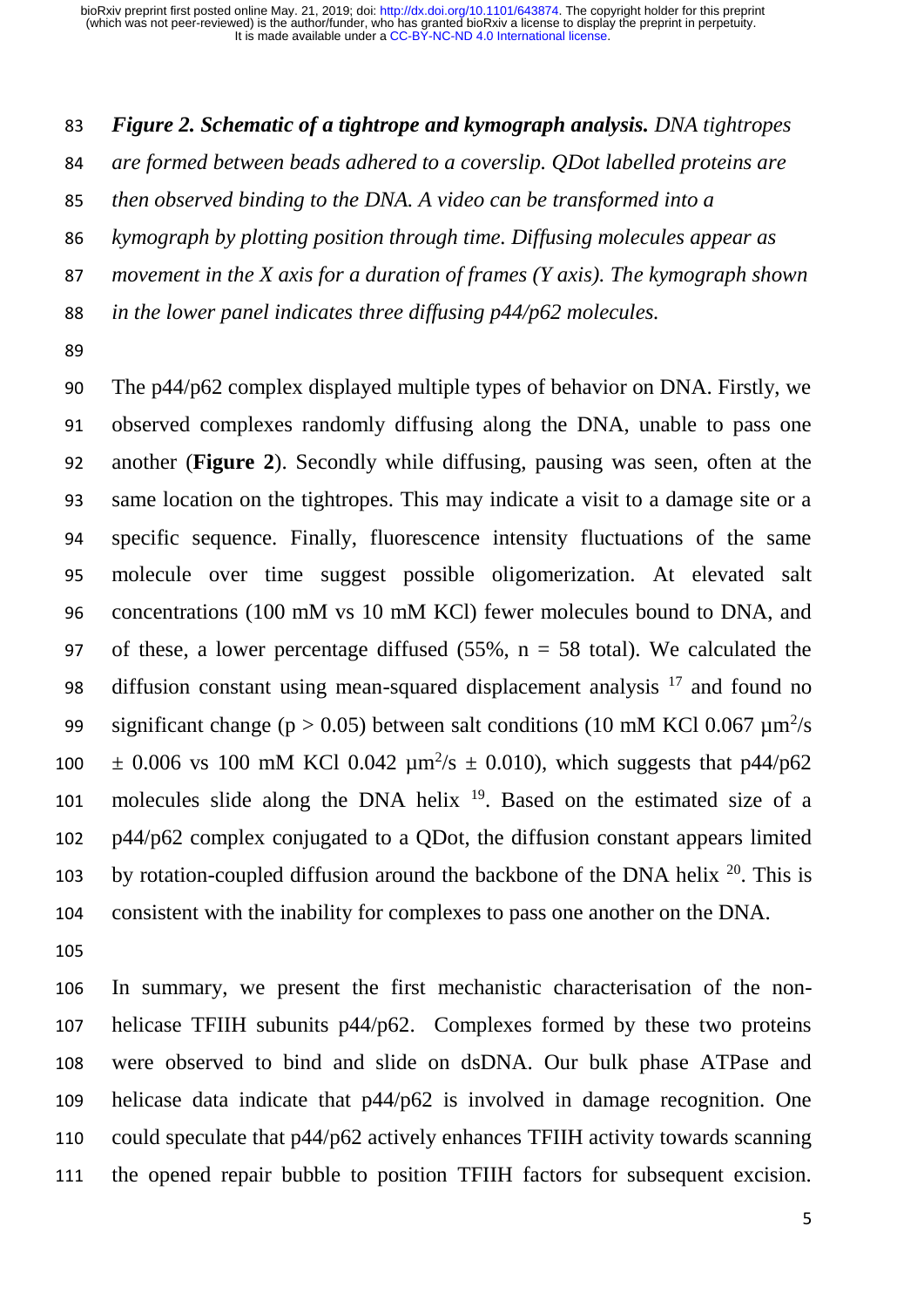Nonetheless, our results clearly show that the p44/p62 complex plays an active and not just a structural role in the TFIIH complex.

#### **Methods**

#### *Purification*

 The genes encoding p44 and p62 were cloned from *C. thermophilum* cDNA. p62 was cloned into the pETM-11 vector (EMBL) without a tag. p44 was cloned into the pBADM-11 vector (EMBL) containing an N-terminal hexa- Histidine tag followed by a TEV cleavage site. p62 and p44 were co-expressed in *E. coli* BL21 CodonPlus (DE3) RIL cells (Agilent) and were co-purified via immobilized metal affinity chromatography (Ni TED, Machery-Nagel), followed by size exclusion chromatography (SEC), and anion exchange chromatography (AEC). SEC was conducted with a HiLoad 16/600 Superdex 200 prep grade column (GE Healthcare) in 20 mM Hepes pH 7.5, 250 mM NaCl, and 1 mM TCEP. AEC was conducted with a MonoQ 5/50 GL column (GE Healthcare). The proteins were eluted via a salt gradient ranging from 50 to 1000 mM NaCl. AEC buffers were composed of 20 mM HEPES pH 7.5, 50/1000 mM NaCl, and 1 mM TCEP. The p62/p44 protein complex was concentrated to approximately 20 mg/ml and flash frozen in liquid nitrogen for storage.

 XPD and N-p44 (1-285) from *C. thermophilum* were cloned as described previously <sup>21</sup> . XPD was expressed as N-terminally His-tagged proteins in *E. coli* ArcticExpress (DE3)-RIL cells (Agilent). Cells were grown in TB medium at 137 37 $^{\circ}$ C until they reached an OD<sub>600</sub> of 0.6-0.8. Expression was started with the addition of 0.05% L-arabinose and performed at 11°C for 20 h. p44 was expressed as N-terminally His-tagged protein in *E. coli* BL21-CodonPlus (DE3)-RIL cells (Stratagene). Cells were grown as described for ctXPD and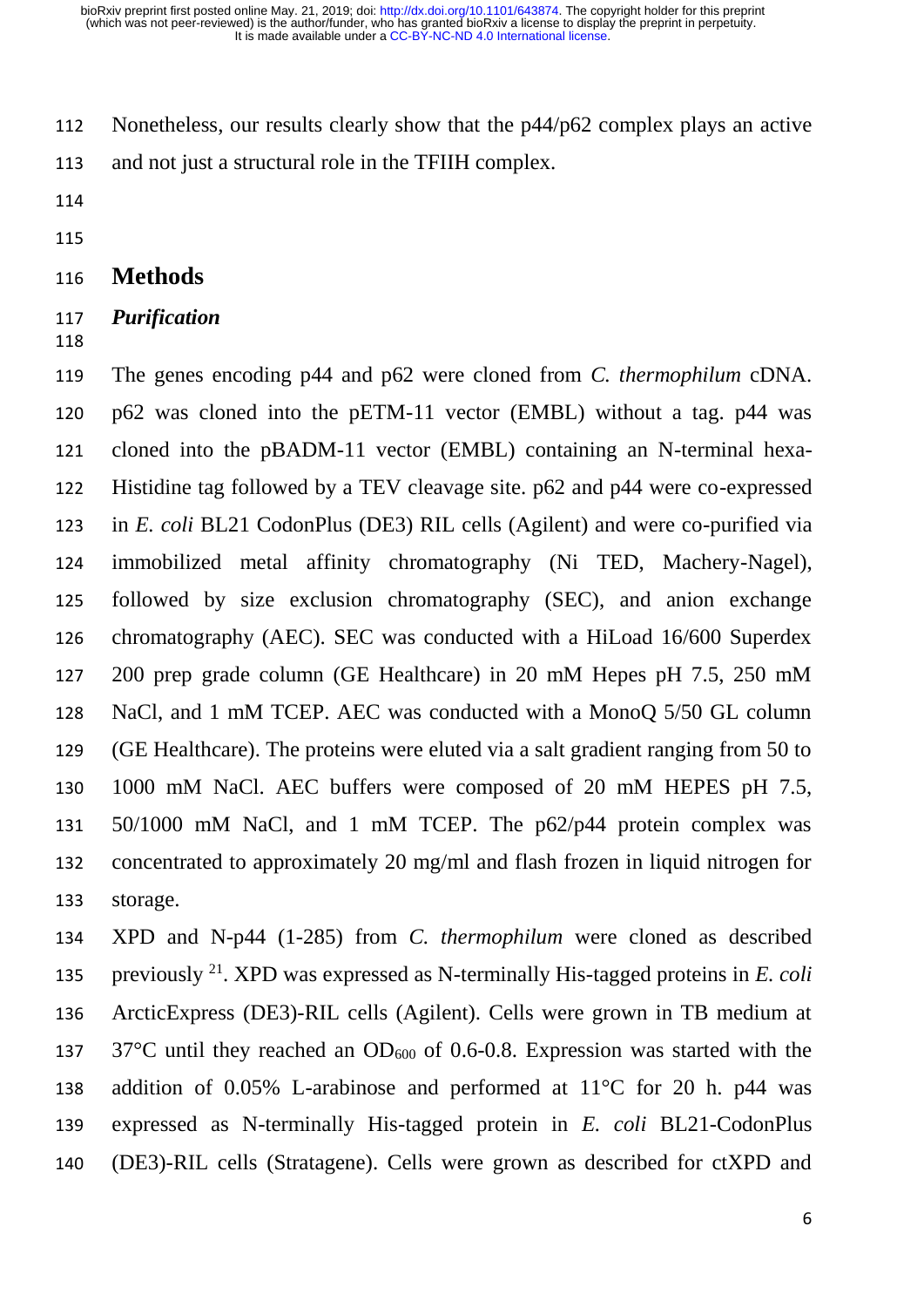expression was started by adding 0.1 mM IPTG at 14°C for 18 h. XPD and p44 were purified to homogeneity by metal affinity chromatography (Ni-IDA, 143 Macherey&Nagel) as described previously  $2^1$  followed by size exclusion chromatography (SEC) (20 mM HEPES pH 7.5, 200 mM NaCl) and an additional anion exchange chromatography (AEC) step in the case of XPD. AEC was performed using a MonoQ 5/50 GL column (GE Healthcare) with 20 mM HEPES pH 7.5, 50 mM NaCl, and 1 mM TCEP as loading buffer and the same buffer containing 1 M NaCl was used for elution. The final buffer after AEC was 20 mM HEPES pH 7.5, 250 mM NaCl, and 1 mM TCEP. The proteins were concentrated to at least 5 mg/ml based on their calculated extinction coefficient using ProtParam (SwissProt) and then flash frozen for storage at -80°C.

- 
- *ATPase assay*
- dsDNA substrates used:
- F26,50 contains a fluorescein moiety covalently attached to thymine (\*);

5`GACTACGTACTGTTACGGCTCCATCT\*CTACCGCAATCAGGCCAGA

- TCTGC 3`
- 159 The reverse complementary sequence to F26,50;

5`GCAGATCTGGCCTGATTGCGGTAGCGATGGAGCCGTAACAGTACG

- TAGTC 3`
- F26,50 without the fluorescein moiety;

5`GACTACGTACTGTTACGGCTCCATCTCTACCGCAATCAGGCCAGAT

CTGC 3`

165 The NADH-coupled ATPase assay was performed as described previously  $^{22}$  in plate reader format. Imaging buffer containing the NADH-reaction components was supplemented with 1 mM fresh TCEP, protein (100 nM (equimolar concentrations for XPD N-p44 and XPD p44/p62)), and 50 nM of DNA substrate. The reaction was started with the addition of 1 mM ATP to each well, and the change in OD340 (NADH) was monitored every 8 seconds/well over 30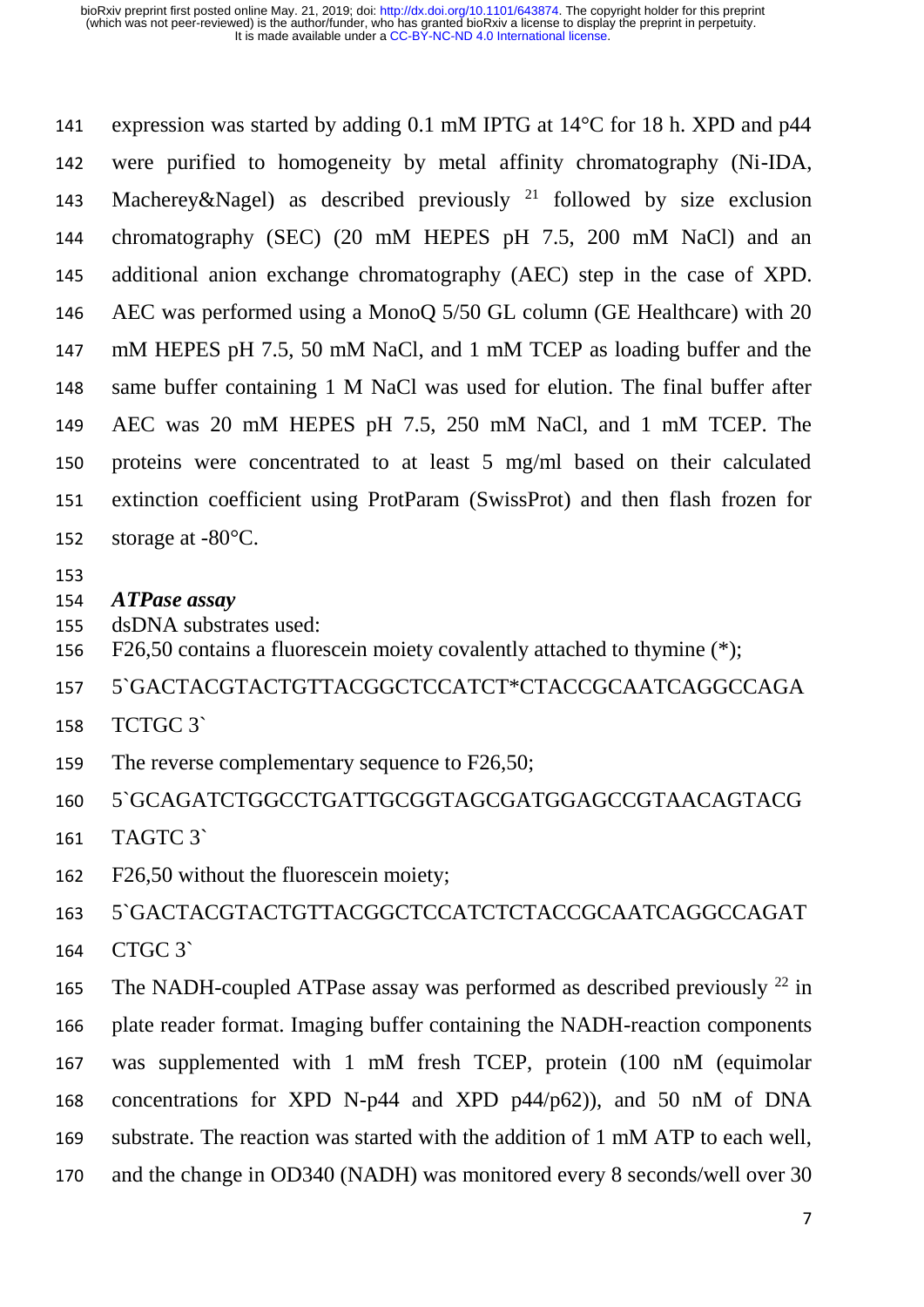minutes at room temperature in a Clariostar plate reader. The rates of NADH consumption were used to calculate *kcat*. Reactions were repeated 3 times, and S.E.M used as errors values.

#### *In vitro helicase assay*

- Helicase activity was analyzed utilizing a fluorescence-based helicase assay.
- We used an open fork substrate with a Cy3 label at the 3' end of the
- translocated strand where unwinding of the DNA substrate reduces quenching
- of the Cy3 fluorescence.
- 5`AGCTACCATGCCTGCACGAATTAAGCAATTCGTAATCATGGTCATA
- GC-Cy3 3` and a dabcyl modification on the 5' end of the opposite strand
- 5` Dabcyl-
- GCTATGACCATGATTACGAATTGCTTGGAATCCTGACGAACTGTAG 3`
- 185 Assays were carried out in 20 mM HEPES pH 7.5, 50 mM KCl, 5 mM  $MgCl<sub>2</sub>$ , and 1 mM TCEP. DNA was used at a concentration of 250 nM. Helicase activity was measured with equimolar concentrations of XPD, p44, and/or p62. The mix of reagents, with the exception of ATP, were preincubated at 37°C and the reaction was subsequently started with the addition of 5 mM ATP. Kinetics were recorded with a Flourostar Optima plate reader (BMG labtech). Fluorescence was detected at an excitation wavelength of 550 nm (slit width, 2 nm) and an emission wavelength of 570 nm (slit width, 2 nm). Initial velocities were fitted with the MARS software package (BMG labtech) and represent the averages of at least three different reactions and two independent protein batches.
- 

#### *Single Molecule DNA Tightrope Assay*

198 For a detailed protocol see  $^{18}$ . p44/p62 interactions with DNA were studied in imaging buffer (20 mM Tris pH 8.0, 10 mM KCl (100 mM for high salt), 5 mM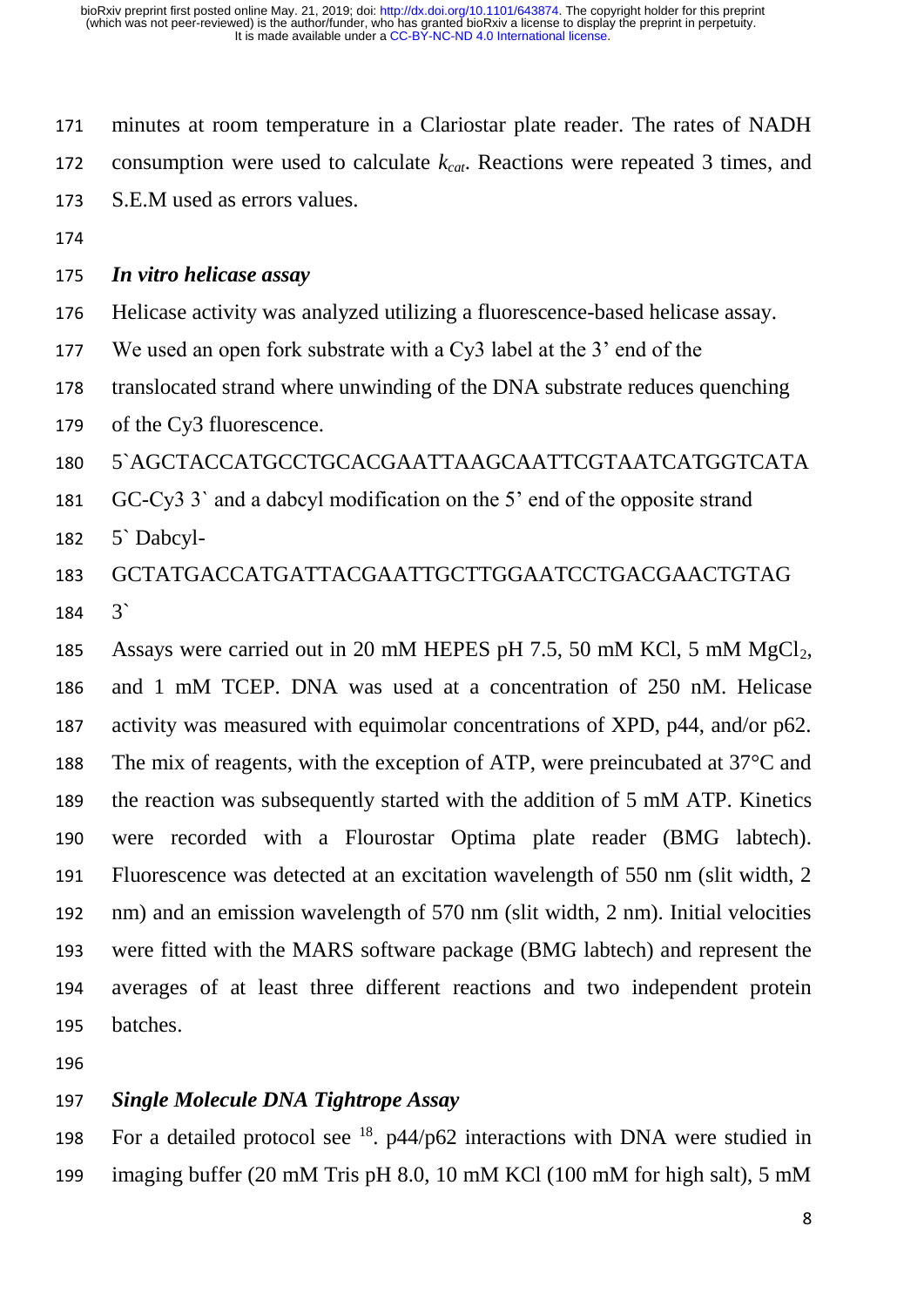200  $MgCl<sub>2</sub>$ , 1 mM TCEP). Videos for diffusion analysis were collected between 30 seconds and 5 minutes at 10 frames per second. Video analysis was performed 202 in ImageJ as described previously .

#### **Acknowledgements**

 We would like to thank the members of the Kad group for useful discussions. This work was supported by the Biotechnology and Biological Sciences Research Council BB/P00847X/1, BB/M019144/1, BB/I003460/1 to NMK and BB/M01603X/1 to JTB and by the German Research Foundation KI-562/7-1 to CK. The authors declare no conflict of interest.

# **Author contributions**

- Collected data: JTB, JK, WK. Designed experiments: JTB, JK, CK, NMK.
- Analysed Data: JTB, JK, NMK. Wrote paper: JTB, JK, CK, NMK.
- 

# **References**

| 217<br>218 | 1 | Compe, E. & Egly, J. M. TFIIH: when transcription met DNA repair. Nat<br>Rev Mol Cell Biol 13, 343-354, doi:10.1038/nrm3350 (2012). |
|------------|---|-------------------------------------------------------------------------------------------------------------------------------------|
| 219        | 2 | Roy, R. et al. The DNA-dependent ATPase activity associated with the                                                                |
| 220        |   | class II basic transcription factor BTF2/TFIIH. J Biol Chem 269, 9826-                                                              |
| 221        |   | 9832 (1994).                                                                                                                        |
| 222        | 3 | Luo, J. et al. Architecture of the Human and Yeast General Transcription                                                            |
| 223        |   | and DNA Repair Factor TFIIH. Mol Cell 59, 794-806,                                                                                  |
| 224        |   | doi:10.1016/j.molcel.2015.07.016 (2015).                                                                                            |
| 225        | 4 | Araujo, S. J. et al. Nucleotide excision repair of DNA with recombinant                                                             |
| 226        |   | human proteins: definition of the minimal set of factors, active forms of                                                           |
| 227        |   | TFIIH, and modulation by CAK. Genes Dev 14, 349-359 (2000).                                                                         |
| 228        | 5 | Svejstrup, J. Q. et al. Different forms of TFIIH for transcription and DNA                                                          |
| 229        |   | repair: holo-TFIIH and a nucleotide excision repairosome. Cell 80, 21-28                                                            |
| 230        |   | (1995).                                                                                                                             |
| 231        | 6 | Sung, P. et al. Human xeroderma pigmentosum group D gene encodes a                                                                  |
| 232        |   | DMA helicase. Nature 365, 852-855, doi:10.1038/365852a0 (1993).                                                                     |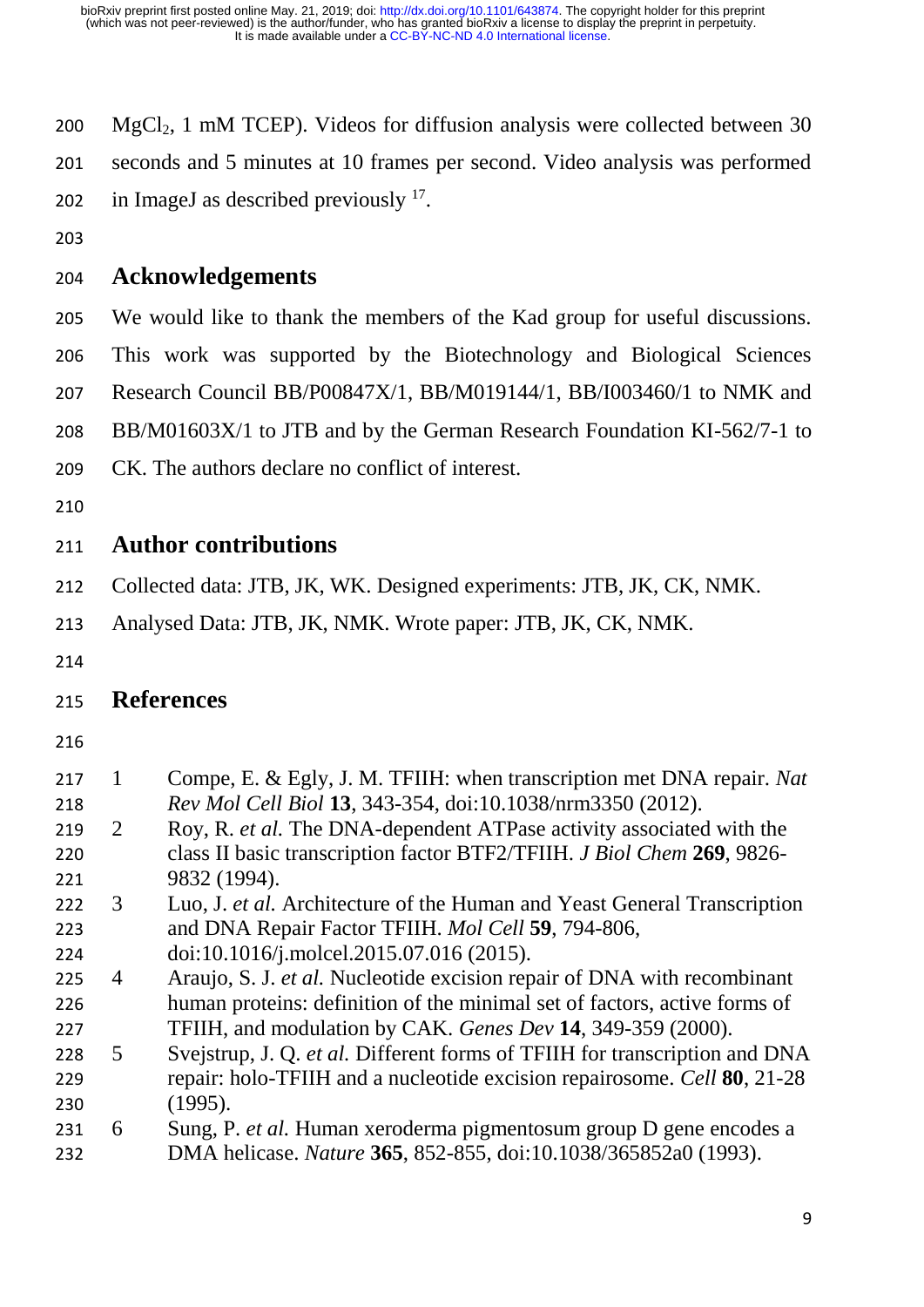- 7 Coin, F. *et al.* Mutations in the XPD helicase gene result in XP and TTD phenotypes, preventing interaction between XPD and the p44 subunit of TFIIH. *Nature Genetics* **20**, 184-188, doi:Doi 10.1038/2491 (1998).
- 8 Kuper, J. *et al.* In TFIIH, XPD helicase is exclusively devoted to DNA repair. *PLoS biology* **12**, e1001954 (2014).
- 9 Coin, F., Oksenych, V. & Egly, J. M. Distinct roles for the XPB/p52 and XPD/p44 subcomplexes of TFIIH in damaged DNA opening during nucleotide excision repair. *Mol Cell* **26**, 245-256,
- doi:10.1016/j.molcel.2007.03.009 (2007).
- 10 Liu, H. *et al.* Structure of the DNA repair helicase XPD. *Cell* **133**, 801- 812, doi:10.1016/j.cell.2008.04.029 (2008).
- 11 Greber, B. J., Toso, D. B., Fang, J. & Nogales, E. The complete structure of the human TFIIH core complex. *Elife* **8**, doi:10.7554/eLife.44771 (2019).
- 12 Bernardes de Jesus, B. M., Bjoras, M., Coin, F. & Egly, J. M. Dissection of the molecular defects caused by pathogenic mutations in the DNA repair factor XPC. *Mol Cell Biol* **28**, 7225-7235,
- doi:10.1128/MCB.00781-08 (2008).
- 13 Buechner, C. N. *et al.* Strand-specific recognition of DNA damages by XPD provides insights into nucleotide excision repair substrate versatility. *J Biol Chem* **289**, 3613-3624, doi:10.1074/jbc.M113.523001 (2014).
- 14 Gervais, V. *et al.* TFIIH contains a PH domain involved in DNA nucleotide excision repair. *Nat Struct Mol Biol* **11**, 616-622, doi:10.1038/nsmb782 (2004).
- 15 Gileadi, O., Feaver, W. J. & Kornberg, R. D. Cloning of a subunit of yeast RNA polymerase II transcription factor b and CTD kinase. *Science* **257**, 1389 (1992).
- 16 Matsui, P., DePaulo, J. & Buratowski, S. An interaction between the Tfb1 and Ssl1 subunits of yeast TFIIH correlates with DNA repair activity. *Nucleic Acids Research* **23**, 767-772 (1995).
- 17 Kad, N. M., Wang, H., Kennedy, G. G., Warshaw, D. M. & Van Houten, B. Collaborative dynamic DNA scanning by nucleotide excision repair proteins investigated by single- molecule imaging of quantum-dot-labeled
- proteins. *Mol Cell* **37**, 702-713, doi:10.1016/j.molcel.2010.02.003 (2010).
- 18 Springall, L., Inchingolo, A. V. & Kad, N. M. DNA-Protein Interactions
- Studied Directly Using Single Molecule Fluorescence Imaging of Quantum Dot Tagged Proteins Moving on DNA Tightropes. *Methods*
- *Mol Biol* **1431**, 141-150, doi:10.1007/978-1-4939-3631-1\_11 (2016).
- 19 von Hippel, P. H. & Berg, O. G. Facilitated target location in biological systems. *J Biol Chem* **264**, 675-678 (1989).